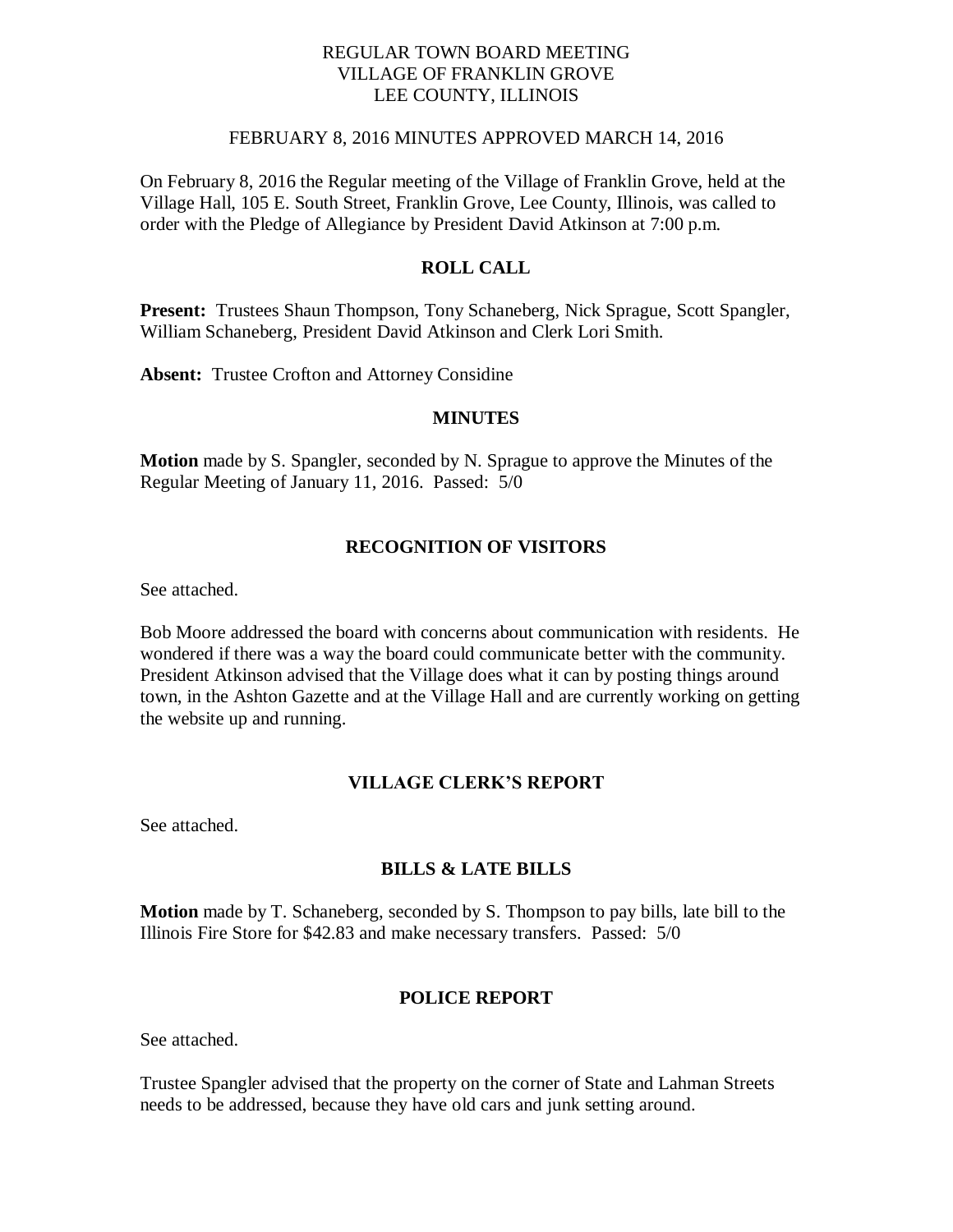# **LEGAL ISSUES (Attorney Considine)**

None

#### **GENERAL**

President Atkinson presented the board with Committee Assignment changes.

**Motion** made by S. Spangler, seconded by S. Thompson to approve the Committee Assignment changes. Passed: 4/1 (Note: T. Schaneberg voted nay)

# C**OMMITTEE REPORTS**

## **STREETS & ALLEYS**

(T. Schaneberg Chairman)

Trustee Schaneberg advised that he is still waiting to meet with the engineer in order to talk about passing a Resolution in regards to the Motor Fuel Tax amount we went over.

**Motion** made by W. Schaneberg, seconded by T. Schaneberg to approve Final Payment on Project 15-00000-00-GM in the amount of \$2,974.39. Passed: 5/0

## **WATER & SEWER**

(W. Schaneberg Chairman)

See attached

Trustee Schaneberg advised that the Trickling Filter should be here in May or June. He also advised that Ron Miller replaced grating and 3 air valves on the sand filter.

## **COMMUNITY DEVELOPMENT**

(S. Thompson Chairman)

None

Trustee Spangler advised that the owners of the Grain Elevator need to be contacted and advised that the property needs to be secured or torn down.

## **PROPERTIES**

#### (M. Crofton Chairman)

Trustee Sprague opened the bids for seven tree removals and one trimmed. The bids were as follows:

| Cole's Complete Tree Service | \$6,500.00 |
|------------------------------|------------|
| Grovers Services LLC         | \$3,375.00 |
| Shane's Tree Care            | \$4,500.00 |
| Wes' Tree Service            | \$2,375.00 |

**Motion** made by W. Schaneberg, seconded by T. Schaneberg to accept low bidder Wes' Tree Service for \$2,375.00. Passed: 5/0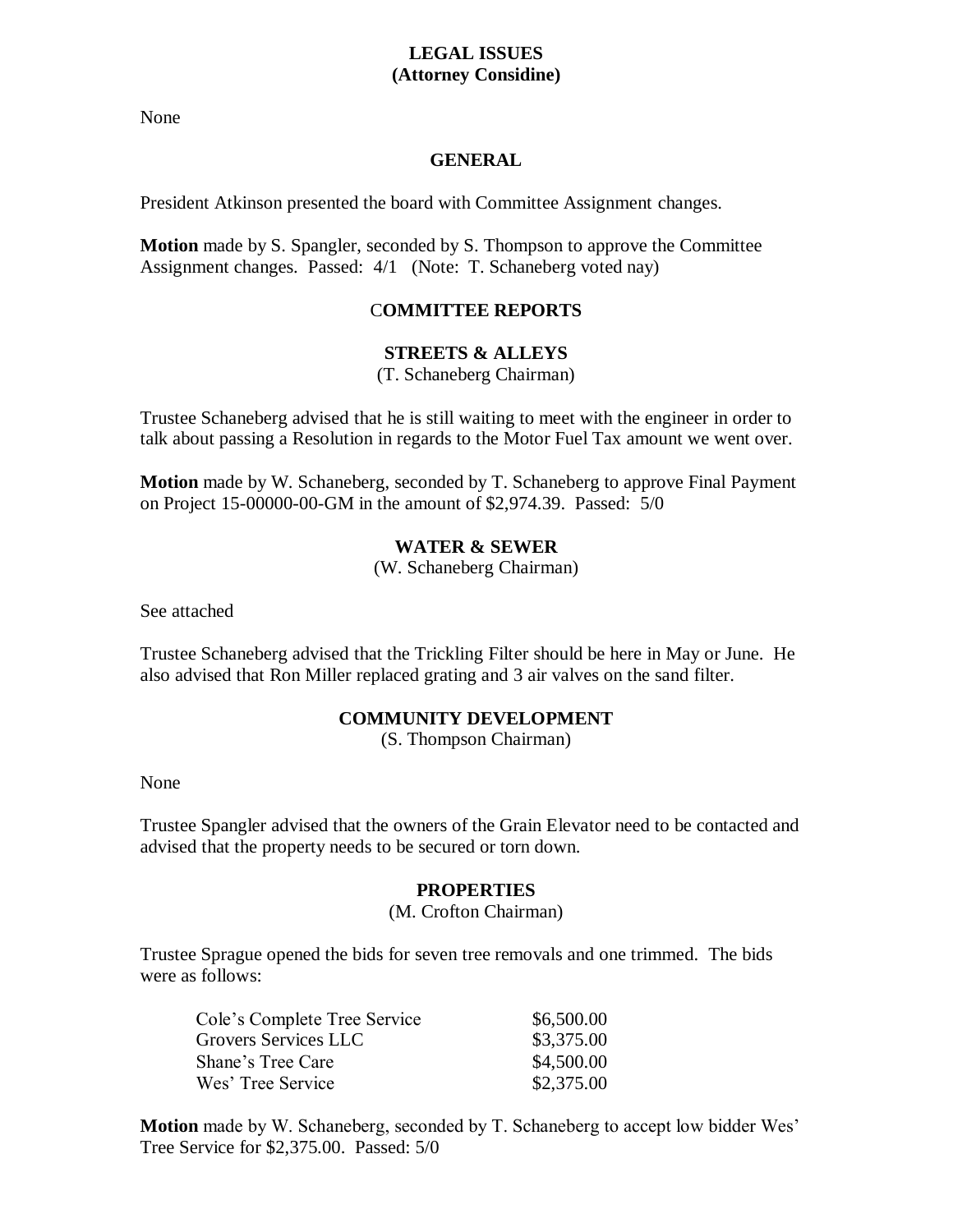Trustee Spangler said he would like to see two trees planted for every tree we take down and one of those should be a Hard Maple.

President Atkinson opened the bids for a new roof at the Women's Shelter at Atlasta Park. The bids were as follows:

| <b>Crestview Construction</b>      | $$5,600.00$ (Steel) |                             |
|------------------------------------|---------------------|-----------------------------|
| <b>Custom Construction Systems</b> | \$10,750.00 (Steel) |                             |
| <b>Custom Construction Systems</b> |                     | \$20,170.00 (Standing Seam) |
| <b>Rural Renovators</b>            | $$9,000.00$ (Steel) |                             |
| Z-Best Enterprises, Inc.           | $$5,812.00$ (Steel) |                             |

**Motion** was made by S. Spangler, seconded by W. Schaneberg to accept low bidder Crestview Construction for \$5,600.00. Passed: 5/0

#### **FINANCE AND INSURANCE COMMITTEE** (S. Thompson Chairman)

Trustee Thompson advised that we received \$9,058.00 from the Insurance Company on the well pump claim and that insurance has been dropped on the Truck that was recently sold.

Trustee Thompson also advised that he received a call from the Elementary School that their water bill had doubled. Ron Miller, Water & Sewer Operator, advised that the bill didn't double, but he did double check the reading and it was correct. It was discussed that the increase is probably due to the fact that there are more students since the Middle School closure.

## **TOURISM**

# (S. Spangler Chairman)

Trustee Spangler advised that May  $14<sup>th</sup>$  is the Car Show; the Harvest Festival Parade time will be changed to 5:00 p.m. and the Easter Egg Hunt will be held Saturday, March  $26<sup>th</sup>$ at 1:00 p.m. at Atlasta Park.

**Motion** made by T. Schaneberg, seconded by W. Schaneberg to approve a new microwave for Atlasta Park Women's Shelter for up to \$200.00. Passed: 5/0

# **HISTORIC PRESERVATION/EARLY WARNING**

(S. Spangler Chairman)

None

#### **OTHER**

John Simonton, Lee County Sheriff, did a presentation regarding the Lee County Detention Facility Public Facilities Referendum. Mr. Simonton and guest discussed the deterioration of the facility and the need for the referendum.